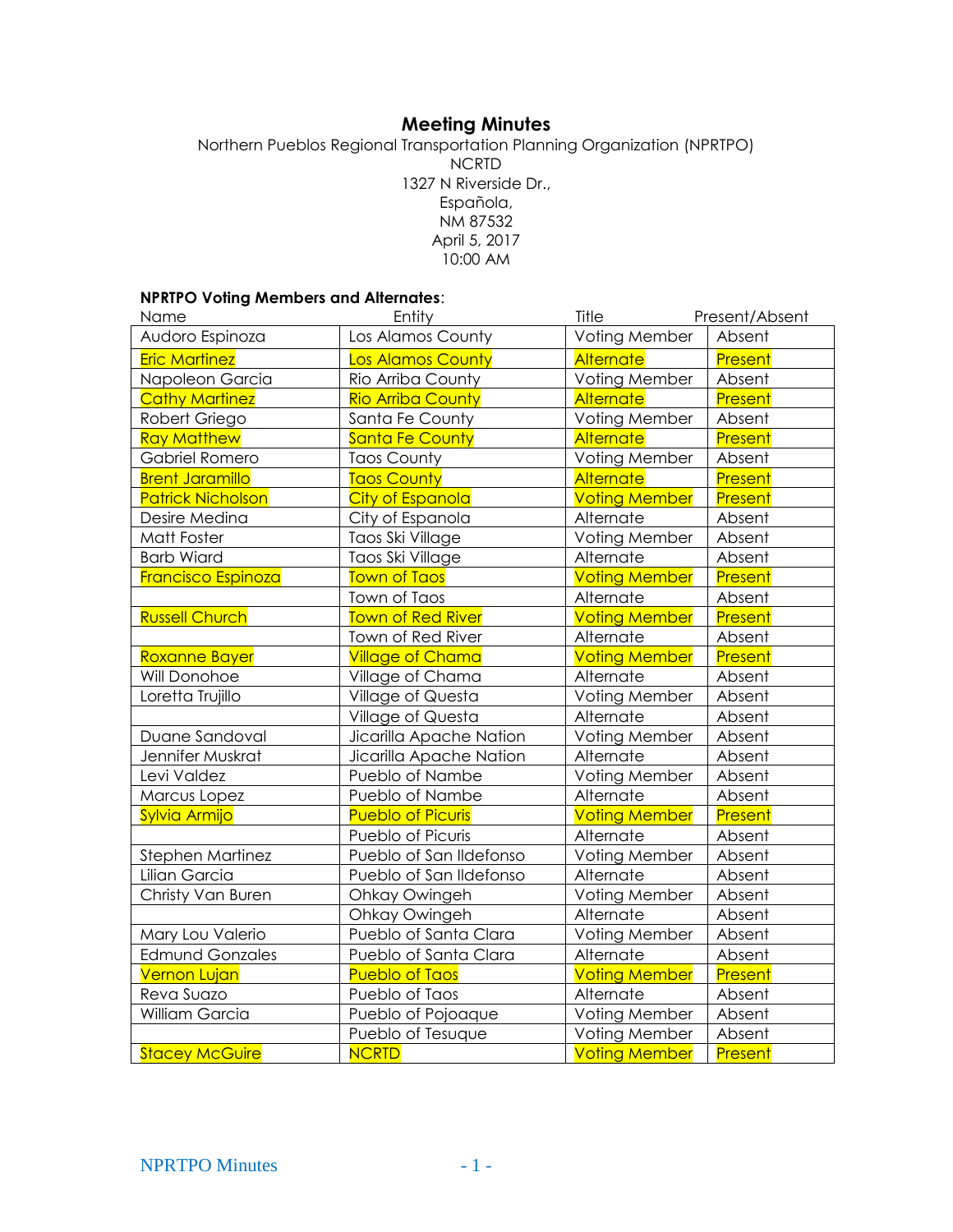### **NCNMEDD/NPRTPO Staff**

| Eric Ghahate      | <b>NCNMEDD</b> |
|-------------------|----------------|
| Dennis T. Salazar | <b>NCNMEDD</b> |

#### **NMDOT Staff**

| Stephen Lopez  |  |
|----------------|--|
| Ron D. Shutiva |  |
| Damian Segura  |  |

NMDOT D-5 Engineer **NMDOT Tribal Liaison** NMDOT

#### **Guest Members**

Dora Anaya NCRTD Johanna Nelson NMEDD Anna Blyth NM Mainstreet Ryan Calabaza Ohkay Owingeh Kiko M. Funmaker Picuris Pueblo

Ashley Martinez Rio Arriba County

#### **I. Call Meeting to Order**

The Meeting was called to order at 10:26 p.m. by Vice-Chair Stacey McGuire, NCRTD.

#### **II. Pledge of Allegiance**

#### **III. Welcome and Introductions:**

Individual introductions were conducted by each NPRTPO member and guests.

#### **IV. Approval of the Agenda:**

Vice-Chair Stacey McGuire, NCRTD, called for a motion to approve the agenda as amended to include action item to elect chair and vice chair..

Eric Martinez, Los Alamos County, made the motion to approve the agenda amended; the motion was seconded by Sylvia Armijo, Picuris Pueblo. The motion carried and all voted in favor.

#### **V. Approval of the Minutes: (November 2, 2016 – NCRTD)**

Vice-Chair Stacey McGuire, NCRTD called for a motion to approve the minutes as submitted.

Brent Jaramillo, Taos County made the motion to approve the minutes as submitted; the motion was seconded by Eric Martinez, Los Alamos County. The motion carried and all voted in favor.

#### **VI. Public Comments-5 minutes/person**:

Vice-Chair Stacey McGuire, NCRTD called for any public comment.

No Public Comments

#### **VII. TITLE VI Presentation NMDOT Damian Segura**

Damian Segura provided Title VI presentation which entailed requirements by local and tribal governments including timelines and boiler plate documents and contact information.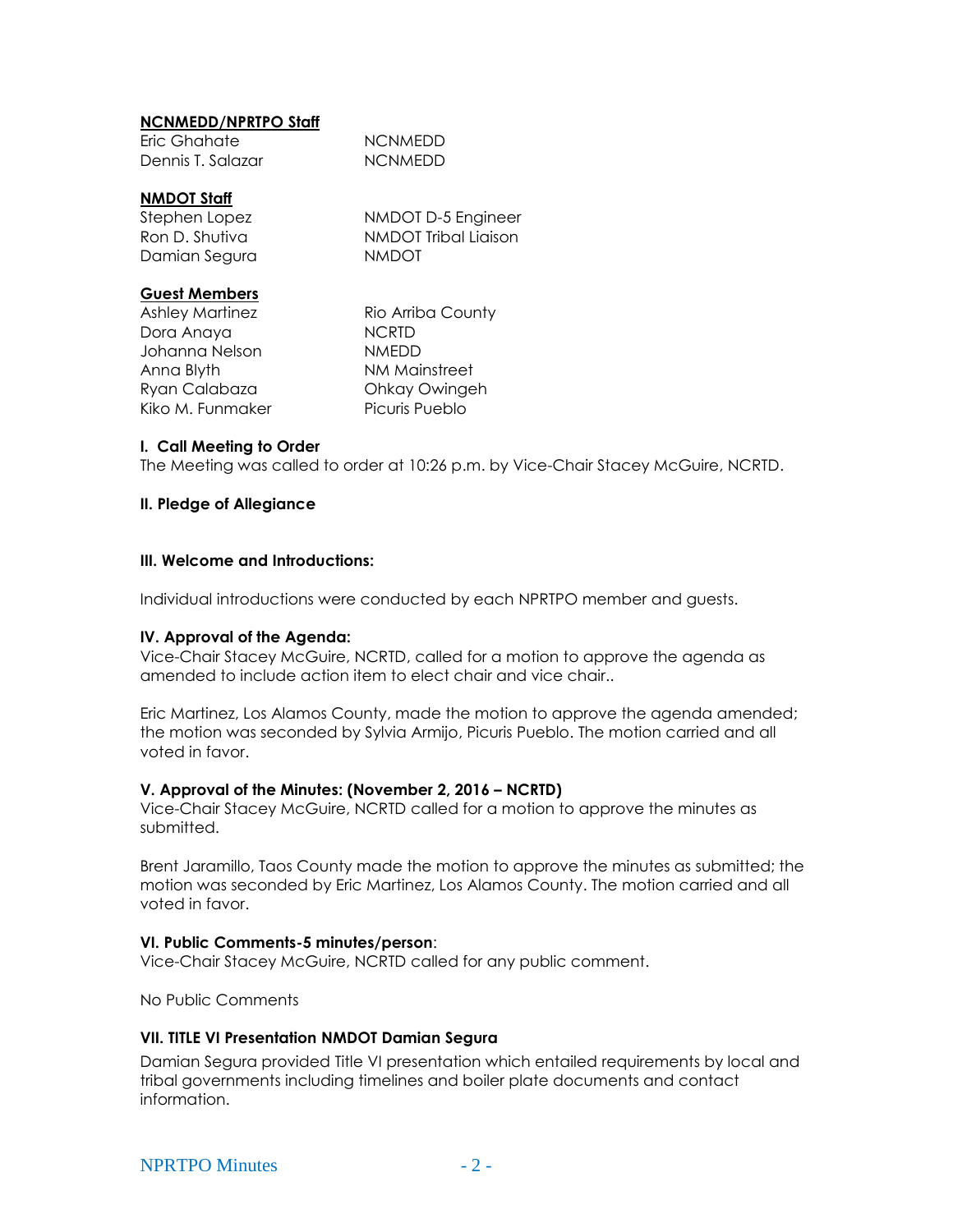#### **VIII. NM MainSteet / NM FUNDIT: Anna Blyth /Johanna Nelson, NM Economic Development Dept.**

Anna Blyth and Johanna Nelson provided presentations on NM MainSteet / NM FUNDIT which entailed benefits and features for local and tribal governments including timelines, documents and contact information.

#### **IX. NPRPTO Call for Projects for D-5 ZIPPER**

Eric Ghahate explained the Call for Projects in anticipation or the D-5 Zipper meeting to take place in September 2017 in coordination with the two year D-5 STIP process to take place in October 2017. The intent is to bring forth regional supported state facilities through the RTIPR process for consideration by D-5.

#### **X. Nomination and Election of NPRTPO Chair and Vice Chair**

Vice-Chair Stacey McGuire, NCRTD called for a motion to nominate and elect NPRTPO Chair and Vice Chair.

Vernon Lujan, Taos Pueblo made the motion to nominate and elect of NPRTPO Chair and Vice Chair; the motion was seconded by Patrick Nicholson, City of Espanola. The motion carried and all voted in favor.

Stacey McGuire, NCRTD was nominated to serve as chair, Vernon Lujan, Taos Pueblo was nominated to serve as vice chair.

Vice-Chair Stacey McGuire, NCRTD called for a motion to approve the nominations of NPRTPO Chair and Vice Chair.

Patrick Nicholson, City of Espanola made the motion to approve the nominations of NPRTPO Chair and Vice Chair; the motion was seconded by French Espinoza, Town of Taos. The motion carried and all voted in favor.

#### **XI. NMDOT Updates**

**Stephen Lopez, NMDOT D-5 Engineer:** NM 502 update, Camel Bridge update, and Ranchos de Taos NM 68, Ohkay Owingeh-Velarde NM 68 update, NM 4 White Rock update.

**Ron Shutiva, Asset Management and Safety Division:** Update on staff situation in department, he will be filling as the RTPO Liaison for the time being. Encouraged RTPO membership to be proactive in bringing forth desired and impactful projects to their communities and put as much funding as possible.

#### **XII. Member Input on Trainings and Presentations for NPRTPO.**

D-5 Budgeting Process Presentation September 2017

# **XIII. NPRTPO Announcement**

None